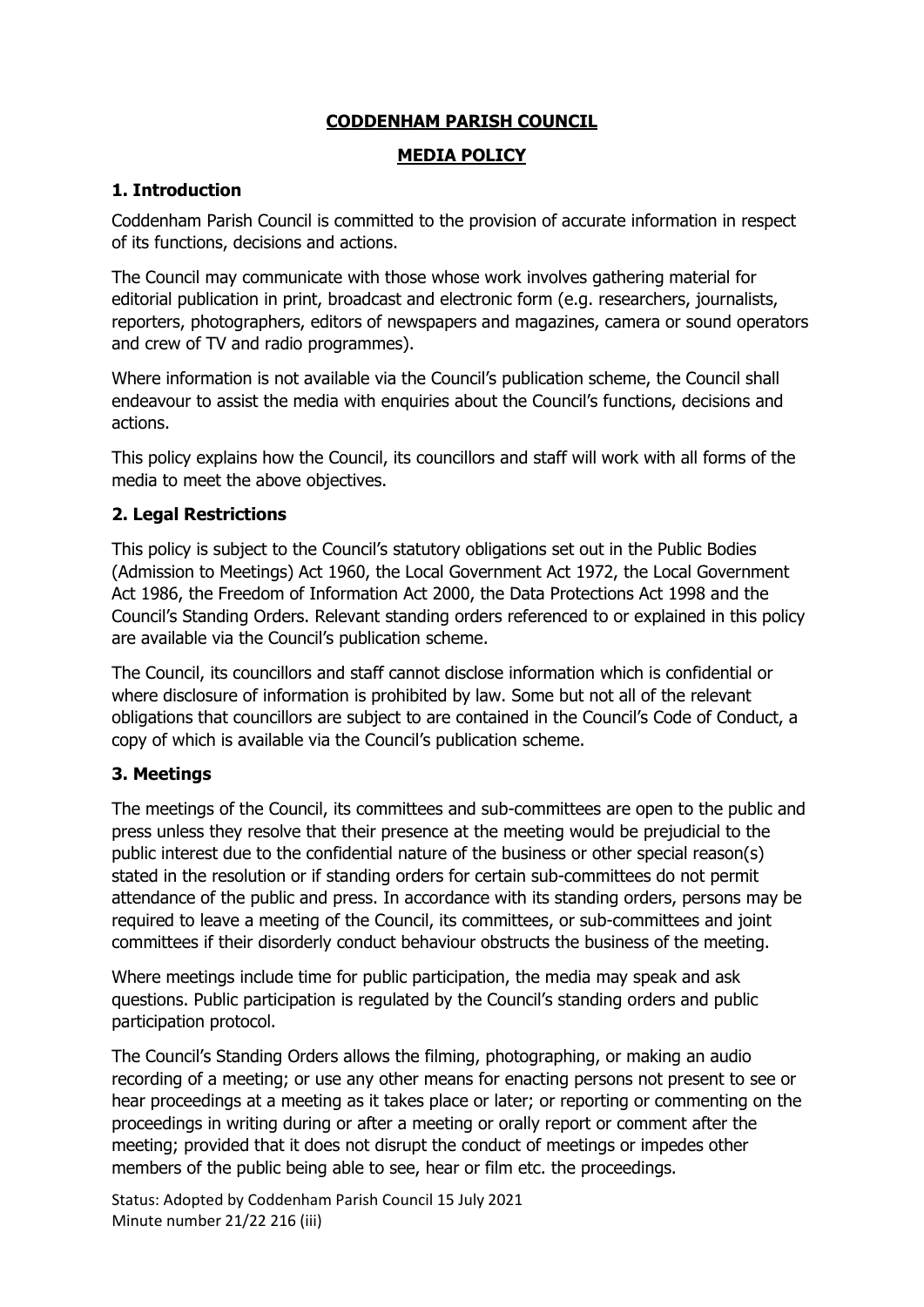As a courtesy to the public, and to assist anyone planning to film etc., the Council asks that anyone wishing to film etc. contact the Clerk, in advance of the meeting, to discuss and assist with any specific requirements.

There is no actual requirement to notify the Council in advance but it should be noted that the Chair of the meeting will have absolute discretion to terminate or suspend any of these activities if, in their opinion, continuing to do so would prejudice proceedings at the meeting.

It is expected that those who are recording proceedings will not edit the film/recordings/photographs in a way that could lead to misinterpretation of the proceedings or infringe the core values of the Council. This includes refraining from editing an image or views expressed in a way that may ridicule or show lack of respect towards those being photographed/filmed/recorded.

In advance of meetings of the Council, its committees, sub-committees and joint committees, newspapers, news agencies or organisations that collect news for sound and TV broadcast are entitled, on payment of postage or other necessary charges, to copies of the agenda and necessary supporting papers. The accredited representatives of the newspapers, news agencies or organisations that collect news for sound and TV broadcast shall be given reasonable facilities for taking their report of a meeting. This is confirmed in the Council's Standing Orders.

#### **4. Interviews, Statements and Articles**

No individual Councillor or member of staff, in their official capacity, is empowered to provide a verbal or written statement to the media unless the Council has delegated the authority to them to do so. All requests for comments shall be directed to the Parish Clerk or the Chair.

The media shall in the first instance contact the Parish Clerk if they want to i) interview councillors about its business decisions and action or ii) obtain a verbal or written statement from the Council about its business decisions and actions. If the Clerk is not available, the media shall contact the Chair. Any verbal or written statement given by the Clerk to the media represents the position and views of the Council.

An interview by the media with councillors or staff in their official capacity about the Council's business, decisions and actions requires the Council's written consent. In any such interview, the media cannot ask about the personal views of the councillors or staff in their private capacity. Councillors cannot communicate their personal views about the Council's business, decisions or actions, other than the views they hold in their official capacity. Councillors and staff are not permitted to misrepresent the position and views of the Council, or to damage the reputation of others in the Council or the Council itself.

The Parish Clerk may contact the media if the Council wants to give an interview, provide a verbal or written statement to the media or publish an article using the media about its business, decisions and actions.

Councillors and staff, other than the Clerk, cannot in their official capacity, provide verbal and written statements to the media, or write articles for publication about the Council's decisions and actions without the Council's prior written consent.

Status: Adopted by Coddenham Parish Council 15 July 2021 Minute number 21/22 216 (iii) If Councillors or staff, in their private capacity, provide verbal or written statements or interviews to the media or write articles for publication using the media, about the Council's